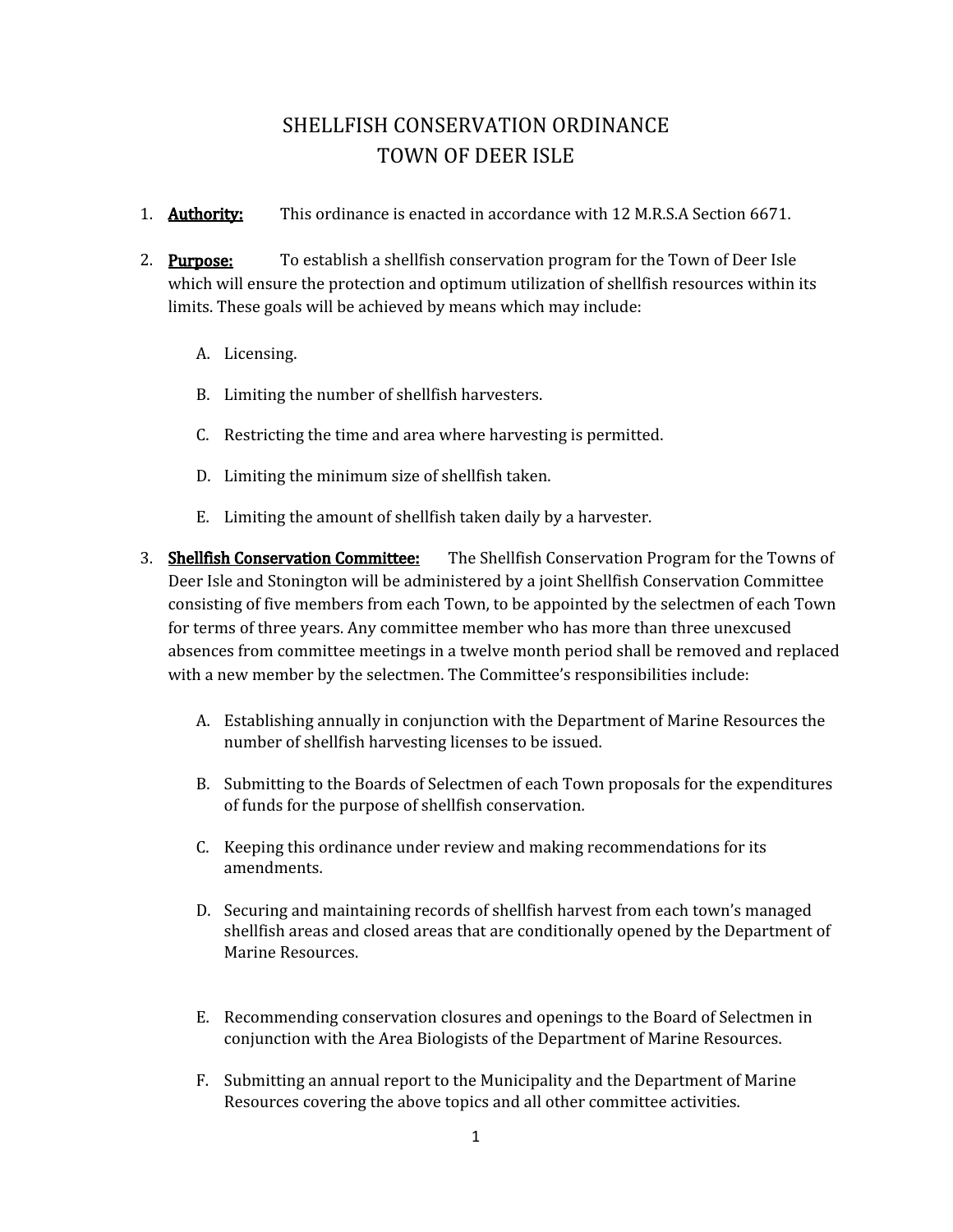## 4. Definitions

- A. Resident: The term "resident" refers to a person who has been domiciled in this municipality for at least three months prior to the time his claim of such residence is made.
- B. Nonresident: The term "nonresident" means anyone not qualified as a resident under this ordinance.
- C. Shellfish, Clams and Intertidal Shellfish Resources: When used in the context of this ordinance the words "shellfish", "clams", "hen clams", and "intertidal shellfish resources" mean soft shell clams (Mya arenaria) and hen clams (Spisula solidissima).
- D. Municipality: Refers to the Towns of Deer Isle, Maine.
- E. Junior: The term "junior" means anyone 13-18 years of age and attending school.
- **5. Licensing:** Municipal Shellfish Digging License is required for anyone 13 years of age or older*.* It is unlawful for any person who is a resident or non-resident to dig or take shellfish from the shores and flats of this municipality without having a current license issued by the municipality as provided by this ordinance. It shall be unlawful for a harvester who holds a Maine State Commercial Shellfish license or whose right to harvest Shellfish has been suspended by the State of Maine to obtain or hold a Town Recreational License.

A Commercial harvester must also have a valid State of Maine Commercial Shellfish License issued by the Department of Marine Resources.

- A. Designation, Scope and Qualifications:
	- 1) Resident Commercial Shellfish License: The license is available to residents of the Town of Deer Isle and entitles the holder to dig and take any amount of shellfish from the shores and flats of this municipality and reciprocating municipalities.
	- 2) Nonresident Commercial Shellfish License: The license is available to nonresidents of this municipality and entitles the holder to dig and take any amount of shellfish from the shores of this municipality and reciprocating municipalities.
	- 3) Junior Resident Commercial: The license is available to junior residents of the Town of Deer Isle and entitles the holder to dig and take any amount of shellfish from the shores and flats of this municipality and reciprocating municipalities.
	- 4) Junior Nonresident Commercial: The license is available to junior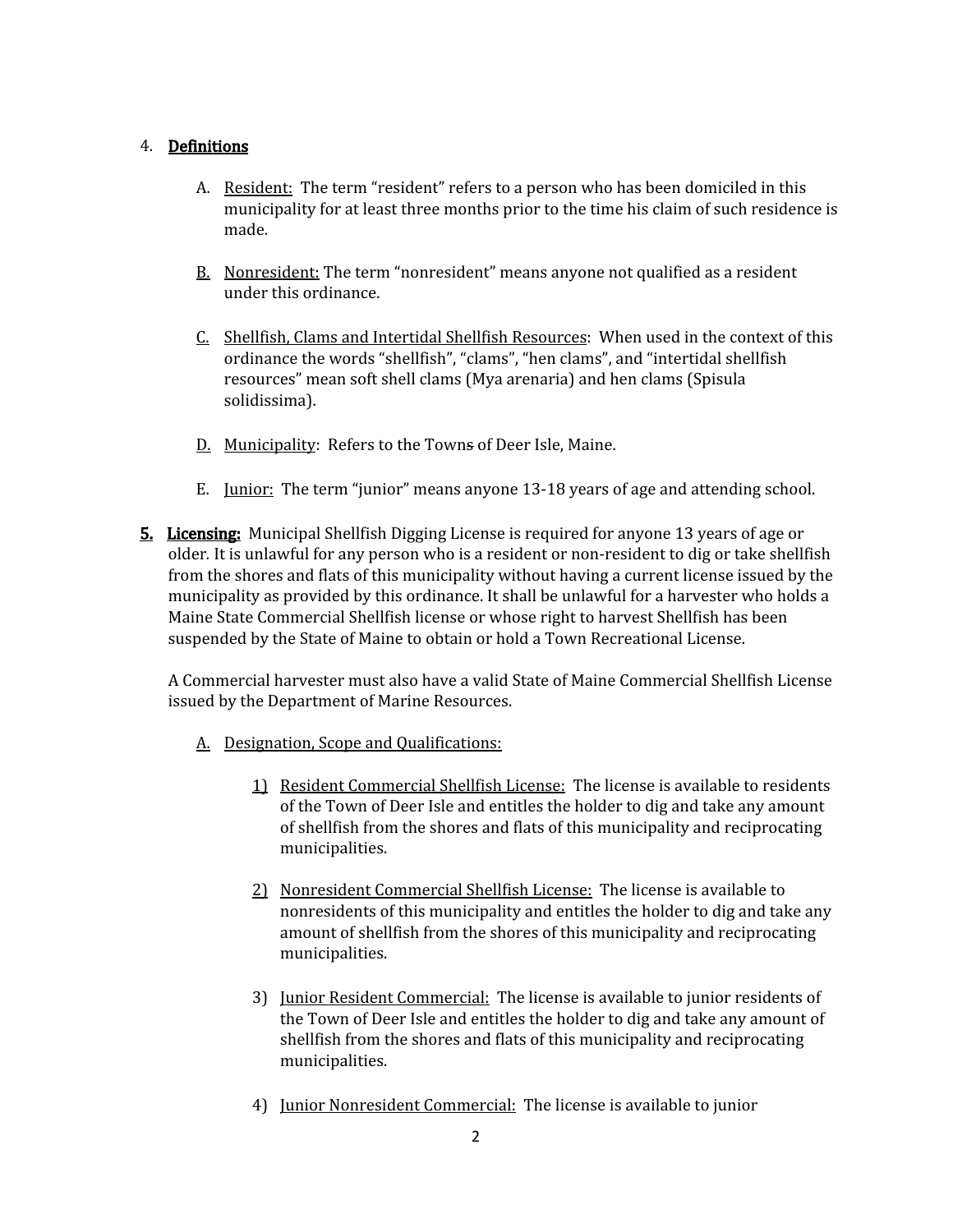nonresidents and entitles the holder to dig and take any amount of shellfish from the shores and flats of this municipality and reciprocating municipalities.

- 5) Senior Resident Commercial: The license is available to any resident of the Town of Deer Isle 65 years of age or over at time of application and entitles the holder to dig and take any amount of shellfish from the shores and flats of this municipality and reciprocating municipalities.
- 6) Senior Nonresident Commercial: The license is available to any nonresident 65 years of age or over at time of application and entitles the holder to dig and take any amount of shellfish from the shores and flats of this municipality and reciprocating municipalities.
- 7) Resident Recreational Shellfish License: The license is available to residents and real estate taxpayers of this municipality who does not obtain or hold a Maine State Commercial Shellfish License and entitles the holder to dig and take no more than one peck of shellfish from the shores and flats of this municipality and reciprocating municipalities, in any one day for the use of himself and his family.
- 8) Nonresident Recreational Shellfish License: The license is available to any person not a resident of this municipality who does not obtain or hold a Maine State Commercial Shellfish License and entitles the holder to dig and take not more than one peck of shellfish from the shores and flats of this municipality and reciprocating municipalities, in any one day for the use of himself and his family.
- 9) Senior Resident Recreational: The license is available to any resident or real estate taxpayer of this municipality 65 years of age or over at time of application who does not obtain or hold a Maine State Commercial Shellfish License and entitles the holder to dig and take no more than one peck of shellfish from the shores and flats of this municipality and reciprocating municipalities, in any one day for the use of himself and his family.
- 10) Senior Nonresident Recreational: The license is available to any nonresident 65 years of age or over at time of application who does not obtain or hold a Maine State Commercial Shellfish License and entitles the holder to dig and take no more than one peck of shellfish from the shores and flats of this municipality and reciprocating municipalities, in any one day for the use of himself and his family.
- 11) License must be signed: The licensee must sign the license to make it valid.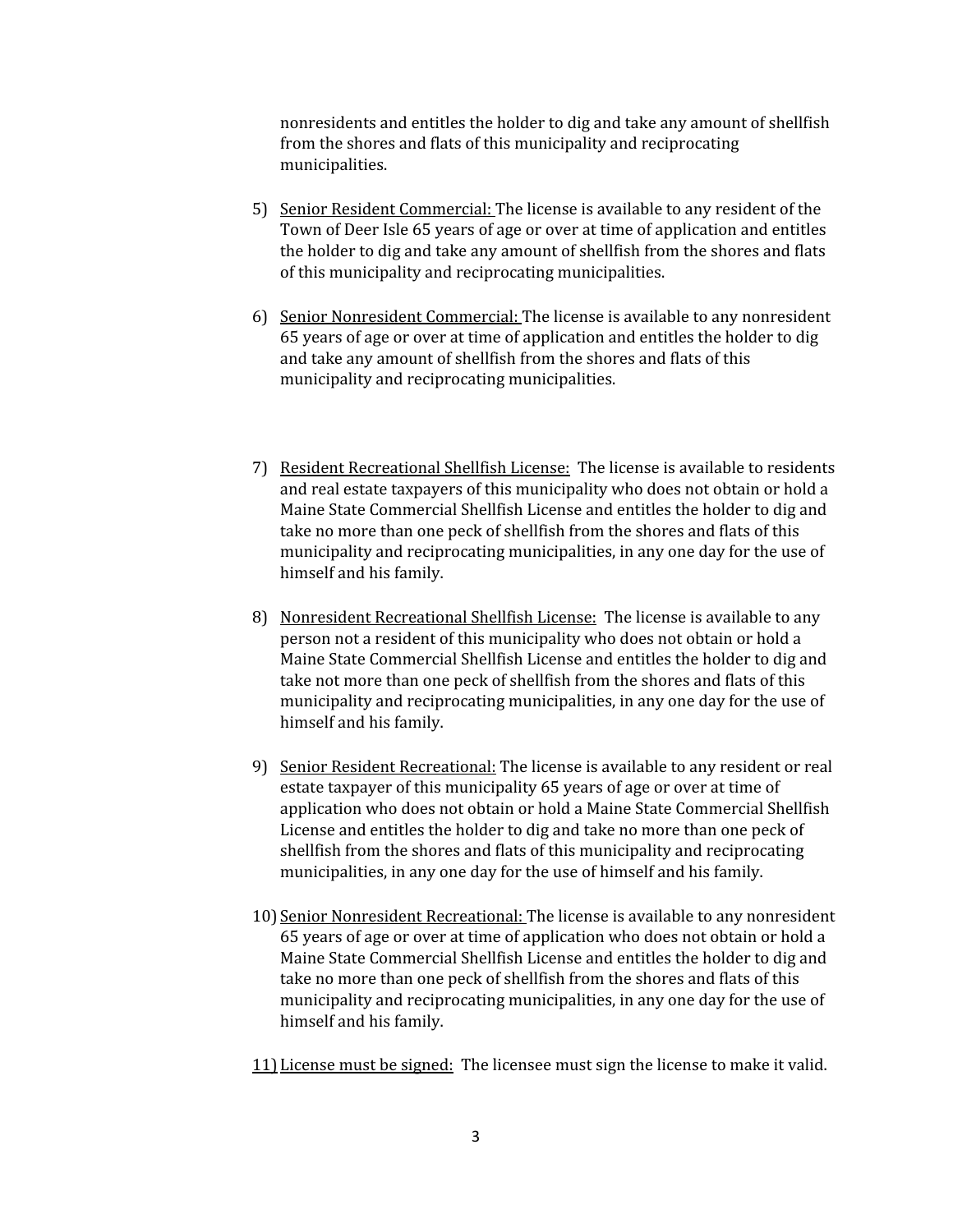- B. Application Procedure: Any person may apply to the Town Clerk for the licenses required by this ordinance on forms provided by the municipality.
	- 1) Contents of Application: The application must be in the form of an affidavit and must contain the applicant's name, current address, birth date, height, weight, signature and whatever information the municipality may require.
	- 2) Misrepresentation: Any person who gives false information on a license application will cause said license to become invalid and void.
	- 3) Unpaid fines: A shellfish license shall not be issued to anyone that has outstanding fines for any violation of this ordinance, or until the fines have been paid.
	- 4) Mandatory Conservation Time Requirements: No Resident Commercial or Nonresident Commercial License shall be issued in the Town of Deer Isle until applicant has completed a minimum of Seven (7) hours of mandatory conservation work. Mandatory Conservation work includes conservation work done on the flats OR approved by the Deer Isle Stonington Shellfish Committee. Conservation requirement will be waived for all seniors 65 and older., and Junior Resident Commercial and Junior Nonresident Commercial license applicants. Applicants who have completed conservation time will maintain eligibility for a municipal license in accordance with DMR regulation Chapter 7.40(3).
- C. Fees: The fees must accompany in full the application for the respective license. The Town Clerk shall pay all fees received to the Town Treasurer except for \$1.00 (recognizes that Stonington does not have a \$1.00 clerk payment) of each license, which will be retained by the clerk as payment for issuing the license. Fees received for shellfish licensing shall be used by the town for shellfish management, conservation and enforcement.

Resident and Nonresident Commercial and Recreational licenses will be issued free for ages 65 and older. No municipal license is required for ages 12 and under.

D. License Allocation Procedure: Clam resources vary in density and size distribution from year to year and over the limited shellfish producing area of the town. It is essential that the town carefully husband its shellfish resources. Following the annual review of the town's shellfish resources, its size distribution, abundance and the warden's reports, as required by Section 3, the Shellfish Conservation Committee in consultation with the DMR area biologist determine if limited or unlimited commercial or recreational shellfish licenses are the appropriate shellfish management option for the following year.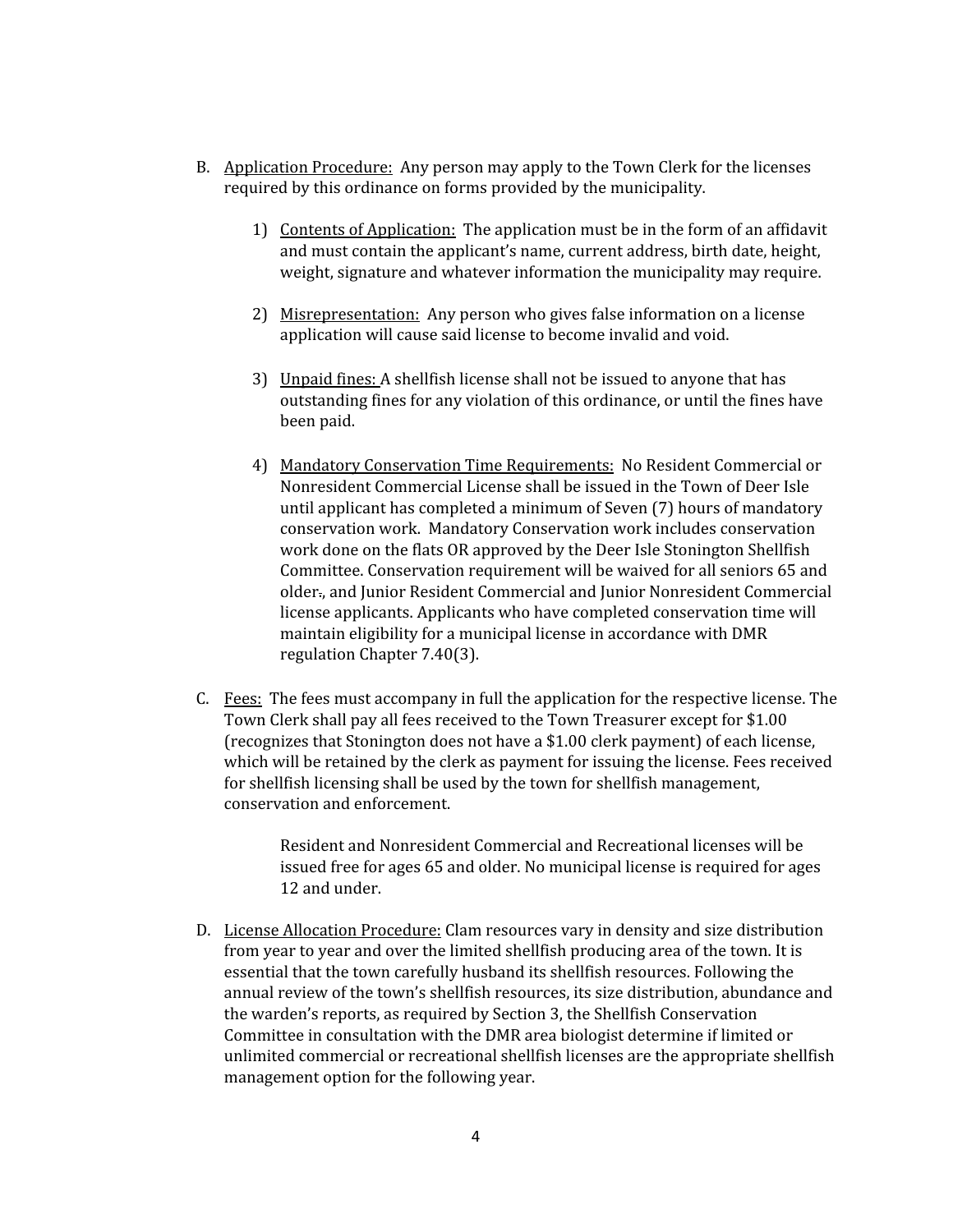- 1) Prior to March  $1<sup>st</sup>$  the committee shall report its findings and document recommendations for the allocation of commercial and recreational licenses to be made available for the following license-year to the Commissioner of Marine Resources for concurrence.
- 2) After receiving approval of proposed license allocations from the Commissioner of Marine resources and prior to April 1<sup>st</sup>, the Shellfish Conservation Committee shall notify the Town Clerk in writing of the number and allocation of shellfish licenses to be issued.
- 3) Notice of the number of licenses to be issued and the procedure for application shall be published in a trade or combination of newspapers with general circulation, which the municipal officers consider effective in reaching persons affected, not less than 10 days prior to the period of issuance and shall be posted in the municipal offices until the period concludes.
- 4) The Town Clerk or designate shall issue resident and nonresident licenses beginning May 1 (or on the next business day). Licenses will become valid June 1. The Town Clerk shall issue licenses and hold a lottery for nonresident commercial licenses by procedure described in the Town of Deer Isle Annual Shellfish License Allocation Procedure Plan.
- 5) The Town Clerk or designate shall issue non-resident commercial licenses at a rate of 10% of resident commercial licenses sold in accordance with DMR Regulation, Chapter 7*.*
- E. License Expiration Date: Each license issued under authority of the ordinance expires at midnight on the  $31<sup>st</sup>$  day of May next following date of issuance.
- F. Reciprocal Harvesting Privileges: Licenses from any other municipality cooperating with this municipality on a reciprocal shellfish management program may harvest shellfish according to the terms of this license. The Town of Stonington will reciprocate.
- G. Suspension: Any shellfish licensee having two convictions for a violation of this ordinance shall have his shellfish license automatically suspended for a period of thirty (30) days. Any municipal shellfish license holder whose Maine State Commercial License has been suspended shall have their municipal license automatically suspended for the same period of time.
- H. Suspension: Any shellfish licensee having three convictions in a 12 month period for violations of this ordinance shall have his shellfish license suspended for a period of one year.

1) A licensee whose shellfish license has been suspended pursuant to this ordinance may re-apply for a license only after the suspension period has expired.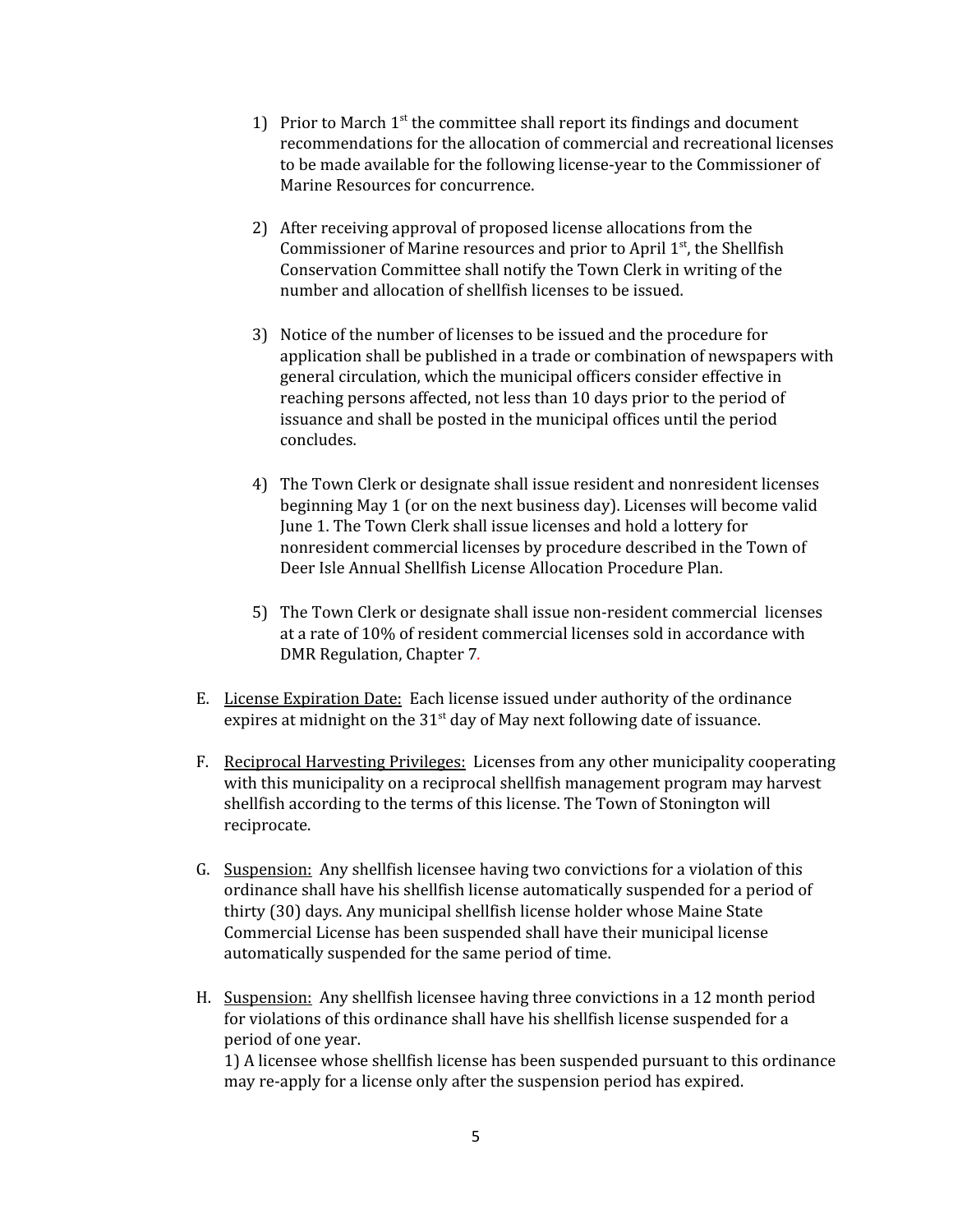2) The suspension shall be effective from the date of mailing of a Notice of Suspension by the Town Clerk to the Licensee.

3) Any licensee whose shellfish license has automatically been suspended pursuant to this section shall be entitled to a hearing before the Shellfish Conservation Committee upon the filing of a written Request for Hearing with the Town Clerk or designate within thirty (30) days following the effective date of suspension. The licensee may appeal the decision of the Shellfish Conservation Committee before the Board of Selectmen/Town Council by filing a written Request for Appeal with the Town Clerk within seven (7) days of the decision of the Shellfish Conservation Committee.

- 6. Opening and Closing of Flats: The Municipal Officers, upon the approval of the Commissioner of Marine Resources, may open and close areas for shellfish harvest. Upon recommendations of the Shellfish Conservation Committee and concurrence of the Department of Marine Resources area biologist that the status of shellfish resource and other factors bearing on sound management indicate that an area should be opened or closed, the Municipal Officers may call a public hearing, and shall send a copy of the notice to the Department of Marine Resources. The decision of the Municipal Officers made after the hearing shall be based on findings of fact. Notification of Municipal conservation closures or openings shall be provided in accordance with DMR regulation, Chapter 7.50 (c).
	- A. It shall be unlawful for any person to harvest, take or possess shellfish from any closed area in the Town of Deer Isle. Harvesting shellfish in a closed area is a violation of this ordinance and is punishable under M.R.S.A 6671.
- 7. Minimum Legal Size of Soft Shell Clams, and Hen Clams: It is unlawful for any person to possess soft shell clams within the Towns of Deer Isle, County of Hancock which are less than two (2) inches in the longest diameter except as provided by Subsection B of this section. It is unlawful for any person to possess hen clams which are less than four inches in the longest diameter except as provided by Subsection B of this section.

## A. Definitions:

- 1) Lot: The word "lot" as used in this ordinance means the total number of shellfish in any bulk pile. Where shellfish are in a box, barrel, or other container, the contents of each box, barrel, or other container constitutes a separate lot.
- 2) Possess: For the purpose of this section, "possess" means dig, take, harvest, ship, transport, hold, buy and sell retail and wholesale soft shell clam and hen clam shellstock.
- B. Tolerance: Any person may possess soft-shell clams that are less than two inches and hen clams less than four inches if they comprise less than 10% of any lot. The tolerance shall be determined by count of not less than one peck nor more than four pecks taken at random from various parts of the lot or by a count of the entire lot if